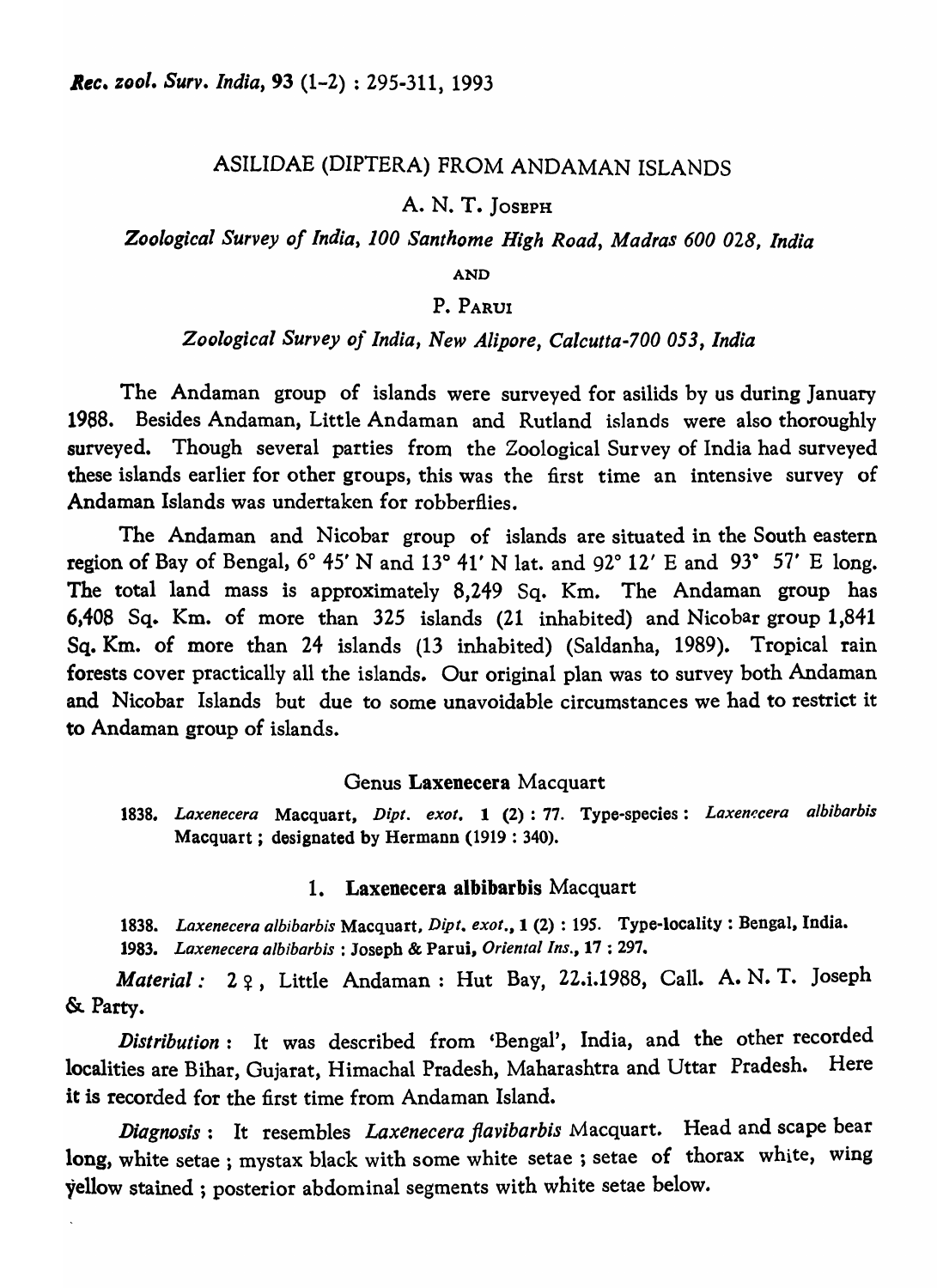#### Genus Orthogonis Hermann

*1914. Orthogonis* Hermann, *En!. Mitt.* 3 : 132. Type-species: *Laphria scapuiaris* Wiedemann, 1828 ; Original designation.

#### 2. Ortbogonis andamanensis Joseph & Parui

*1981. Orthogonis andamanensis* Joseph & Parui, *Ent. Scand.* 12 : 221. Type-locality: Wrightmyo, S. Andaman.

*Material: Holotype §*, ZSI. Reg. No. 7643/H6, S. Andaman: Wrightmyo, alt. 18 m, 1. iv. 1964, ColI. B. S. Lamba.

*Distribution:* The species has so far been recorded only from Andaman Islands.

*Diagnosis:* A large black and violet species with contrasting yellow legs and light brown wings. It differs from the type species Orthogonis scapularis (Wiedemann) by the male genitalia, proportional length of veins at the distal part of discal cell (the lower end vein of discal cell and of the closed and stalked fourth posterior cell) and the details of body colouration.

#### Genus Stichopogon Loew

|                              | 1847. Stichopogon Loew, Linn. Ent. 2: 499. Type-species: Dasypogon elegantulus Wiedemann, |  |
|------------------------------|-------------------------------------------------------------------------------------------|--|
| 1820 : original designation. |                                                                                           |  |

#### *Key to species*

| 1. Fore femur partly or wholly orange, or yellow                                                           |                          |
|------------------------------------------------------------------------------------------------------------|--------------------------|
| -Fore femur black, lamella of female shining black                                                         |                          |
| brown with a tuft of yellow setae fringing all upper                                                       |                          |
| margin, mystax and face white                                                                              | <i>inaequalis</i> (Loew) |
| 2. Tibiae orange except black apex of hind tibia, disc<br>of scutellum bare, base of lamella much narrower |                          |
| than apex<br>                                                                                              | tomentosus Oldroyd       |
| —All tibiae pale yellow with black apex, scutellar                                                         |                          |
| disc bears sparse, long setae, base of lamella much                                                        |                          |
| narrower than apex                                                                                         | <i>oldroydi</i> n. sp.   |

#### 3. Stichopogon inaequalis (Loew)

*1847. Dasypogon inaequa/is* Loew, *Linn. Ent.* 2 : *50S.* Type-locality: Portugal, Greece. *1975. Stichopogon inaequalis* : Oldroyd, *A Catalog of Diptera of the Oriental Region,* 2 : 129.

*Material*: 2  $\varphi$ , S. Andaman : South Point, 24. i. 1988. Coll. A. N. T. Joseph.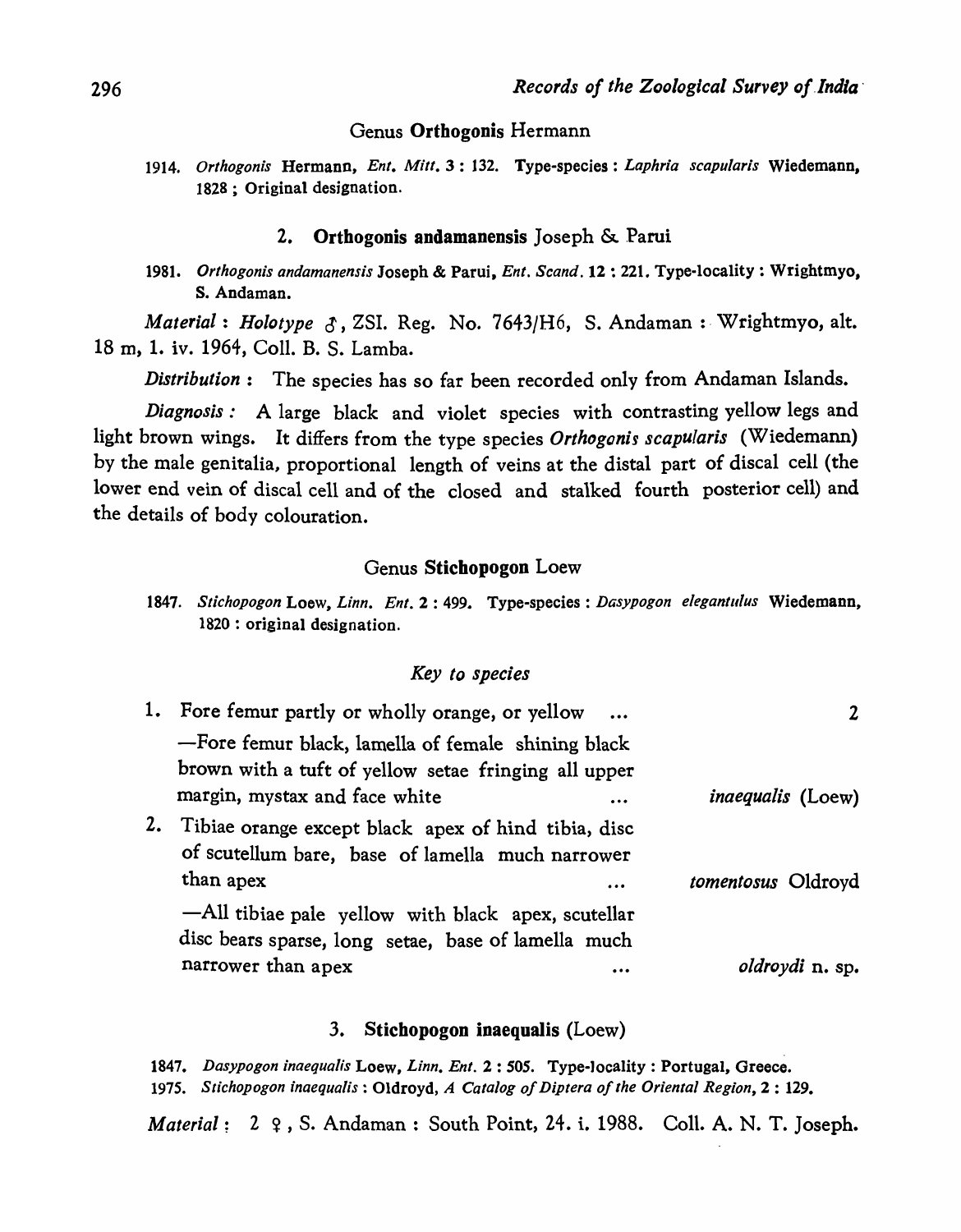*Distribution*: The species was described from Palaearctic Region. In the Oriental Region it has been recorded from Sri Lanka and India. In India it has been reported from Andhra Pradesh, Bihar, Maharashtra and Tamil Nadu. It is reported for the first time from Andaman.

# 4. Stichopogon oldroydi n. sp. (Fig. 1)

A tiny black species with grey tomentum, black and pale yellow legs and brownish tinged wings, female lamella without tuft. Male: length 4-6 mm, wing 3-4 mm ; female ; length 6 mm, wing 4-5 mm

*Females: Head* as broad as or slightly broader than thorax, mystax pale yellow with a few white bristles; fronto-orbital plate with white setae, ocellar bristles white or pale yellow, postocular bristles pale yellow, posterior to ocellar triangle with a few pale yellow bristles, postcranium with white setae, postgena with dense white setae. Antenna black, densely grey tomentose, pedicel with a few white bristly setae, scape about two-thirds length of pedicel, first flagellomere longer than combined length of scape and pedicel, style about two-thirds length of first flagellomere. Palpus and proboscis black with sparse white setae.

*Thorax* black, grey or greyish-yellow tomentose; pronotum with white setae laterally, in holotype scutum with a broad mediolongitudinal black stripe, the stripe lightly grey tomentose on anterior half which is divided by a narrow black stripe, paratypes similar but tomentum on mediolongitudinal stripe may be densely greyishyellow, also with two submedian black spots; chaetotaxy: 1 notopleural, 1 postalar, 1 (with or without an additional) supra-alar; vestiture white and bristles pale yellow; scutellum with hind border bearing 6-8 bristles, disc with sparse long setae and two bristles; pleura sparsely grey tomentose. Haltere pale yellow with yellowishbrown stalk.

*Legs* black and pale yellow to yellowish-brown; coxa black and pale yellow to a varying extent, trochanter pale yellow, femur black but basally pale yellow, the latter colour increases from fore to hind femur so much so it occupies slightly less than half on hind femur, tibia pale yellow with black apex, black colour extensive and occupies about one-third on hind tibia, tarsus pale yellow with the segments wholly pale yellow or pale yellow with varying extent black, fore tibia with 2-3 posteroventral bristles, mid tibia with 2-3 posteroventral bristles, 2 anteroventral bristles and 2 anterior bristles, vestiture and bristles white with a few of the bristles pale yellow.

*Wing* light brown.

Abdomen black with varying extent grey tomentose, terga grey tomentose anteriorly, especially laterally, and in some cases narrowly grey tomentose along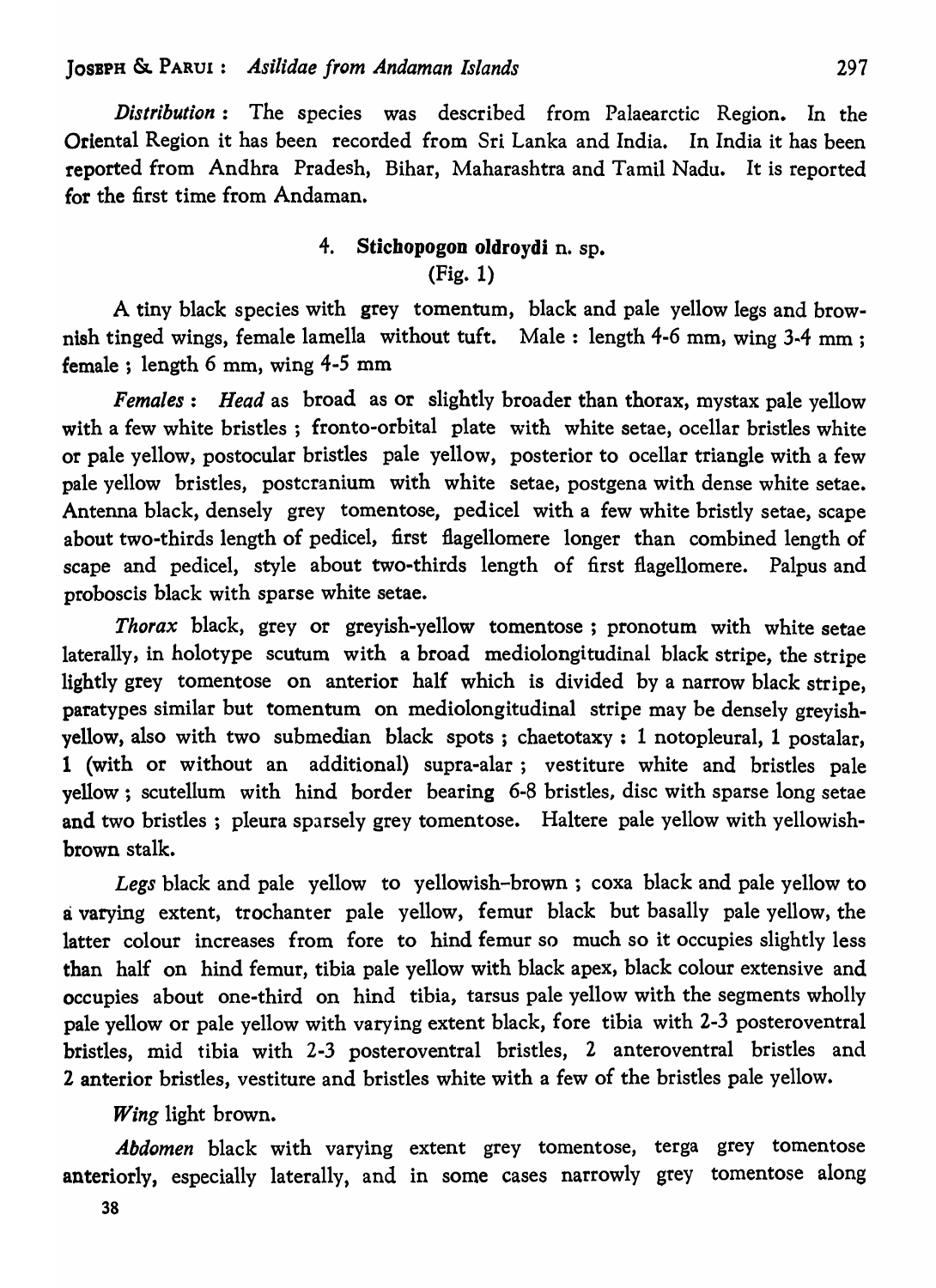posterior border, tergum 1 laterally with a bunch of white setae, vestiture white. Female genitalia (Fig. lA) black with eighth tergum bearing a circlet of about ten spines, lamella without apical tuft of setae.



- Figs. 1-3. 1. *Stichopogon oldroydi* n. sp., A, lateral view of female genitalia; B, lateral view of male genitalia.
	- *2. Ommatius mitrai* n. sp., lateral view of male genitalia.
	- *3. Astochia shishodiai* n. sp., lateral view of male genitalia.

*Male:* Similar but with the following differences: mystax in some paratypes wholly pale yellow, length of scape variable from two-thirds to slightly shorter to pedicel; in some examples scutellar border with lesser number of bristles, bristles on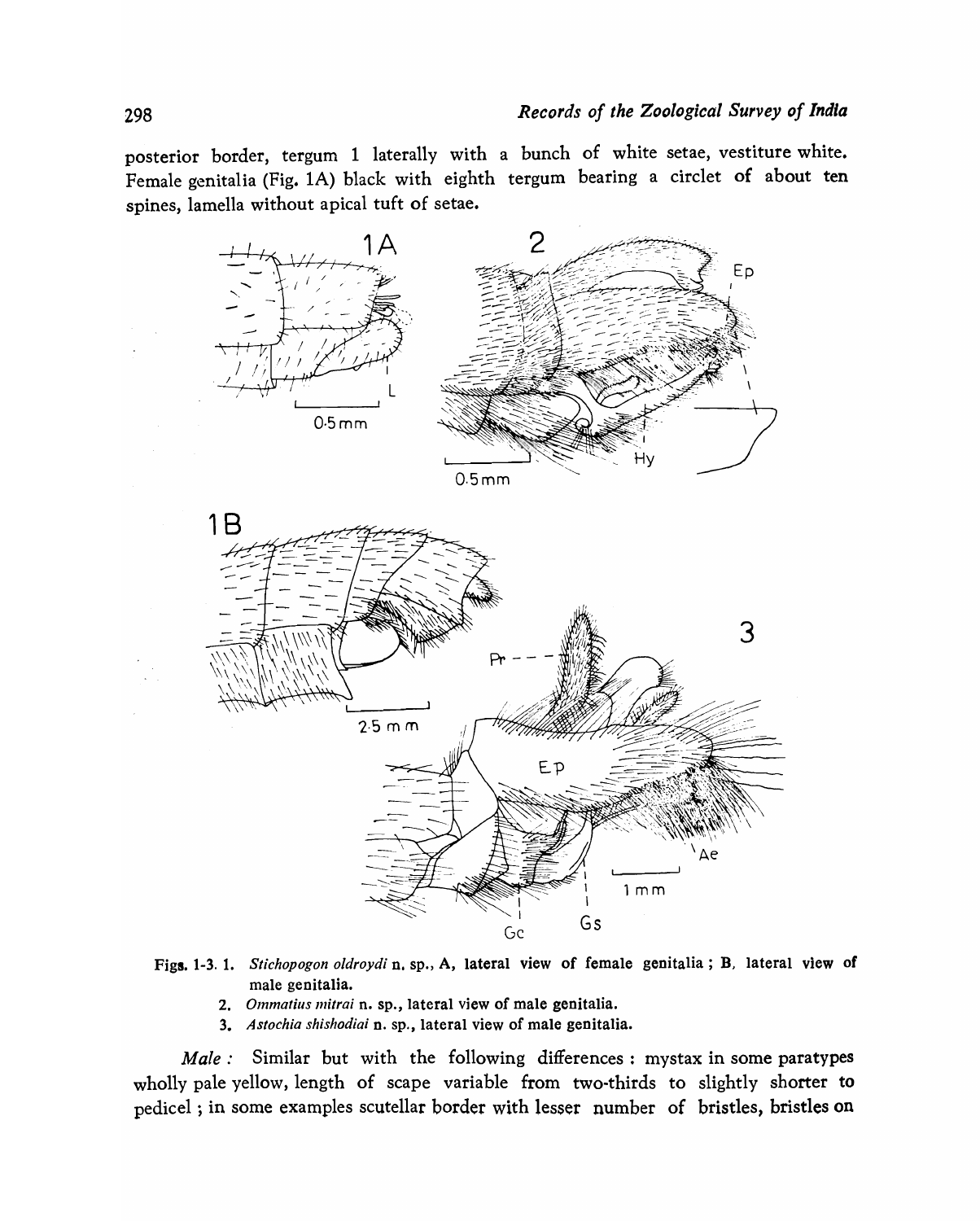scutellar disc may be absent; on hind femur with pale yellow colouration not so extensive; abdomen with white and black vestiture. Male genitalia (Fig. 1B) figured.

Holotype 2, Reg. No. 7601/H6, S. Andaman, South Point, 24.i.1988, Coll. A. N. T. Joseph & Party. *Paratypes*  $1 \n9$ ,  $4 \n9$ , Reg. Nos. 7602/H6 to 7606/H6, rest of data as in holotype;  $1 \, \text{Q}$ , Reg. No. 7607/H6, Little Andaman, Hut Bay, 27.i.1988, ColI. A. N. T. Joseph & Party.

It is generally similar to *Stichopogon indicus* Joseph & Parui (1984b) and *s. menoni* Joseph & Parui (in press). Of these S. *oldroydi* n. sp. is quite close to *S. menoni* Joseph & Parui from which it can be readily separated by the short lamella together with its shape. The species is named in honour of Dr Harold Oldroyd, the distinguished student of robberflies who revised the Indian species of the genus *Stichop*<sub>200</sub>.

# 5. Stichopogon tomentosus Oldroyd

*1948. Stichopogon tomentosus* Oldroyd, *Entomologist's Mon. Mag.* 84: 243. Type-locality: Bannar, Bihar, India.

*1983. Stichopogon tomentosus* : Joseph & Parui, *Oriental Ins.* 17 : 326.

Material: 23, 19, Little Andaman: Netaji Nagar, 25.i.1988, Coll. A. N. T. Joseph.

*Distribution:* It was described from Bihar and subsequently recorded from West Bengal. Here it is reported for the first time from Andaman.

#### Genus Cophinopoda Hull

*1958.. Cophinopoda* Hull, *Proc. Ent. Soc.* Wash. 60 : 251. Type-species: *Asilus chinensis* Fabricius, 1794 : 383 ; original designation.

### 6. Copbinopoda cbinensis (Fabricius)

*1194. Asilus chinensis* i- abricius, *Ent. Syst.* 4 : 383. Type-locality: China.

*1975. Cophinopoda ehinensis* : Oldroyd, *A Catalog Of Diptera oj the Oriental Region,* 2 : 129.

*Material:* 13, 22, South Andaman: Port Blair: Corbyn's Cove Beach, 14.i.1988; 2 ?, Chiriatapu, 15.i.1988; 3 &, Rutland Island, 3.ii.1988, all Coll. A. N. T. Joseph.

*Distribution:* It is a cosmopolitan species and it is widely distributed in India. Here it is recorded for the first time from Andaman.  $\ddot{\phantom{a}}$ 

# Genus Ommatius Wiedemann

*1821. Ommatius* Wiedemann, *Dipt. Exot.* 1 : 213. Type-species: *Asilus marginel/us* Fabricius; designated by Coquillett (1910 : 579).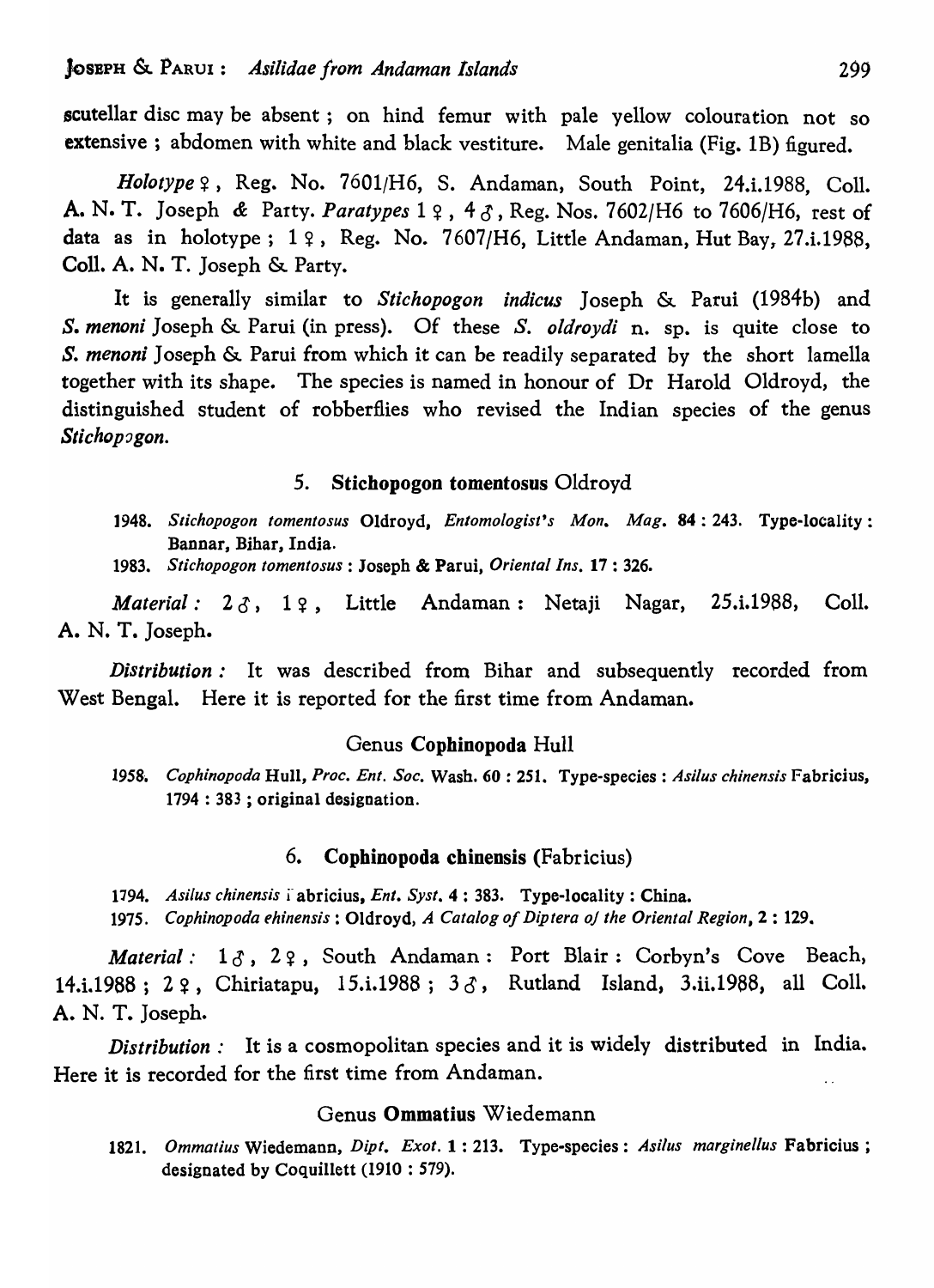#### *Key to species*

| 1. Epandrium linear and gradually narrowed at apex<br>-Epandrium stout, hind femur with a postero-                                                                          |               |  |  |
|-----------------------------------------------------------------------------------------------------------------------------------------------------------------------------|---------------|--|--|
| ventral and anteroventral row of stout bristles                                                                                                                             | mitrai n. sp. |  |  |
| 2. Fore femur with a row of stout bristles ventrally,<br>andamanensis Joseph & Parui<br>setae of hypandrium short                                                           |               |  |  |
| -Fore femur without row of bristles, mid femur<br>basally with a few posteroventral pale yellow<br>bristles, hypandrium bears a few long setae  nicobarensis Joseph & Parui |               |  |  |

### 7. Ommatius andamanensis Joseph & Parui

*1983. Ommatius andamanensis* Joseph & Parui, *En!. Scand.* 14: 90. Type-locality: Mannarghat, S. Andaman.

*Material: Holotype*  $\delta$ *, ZSI. Reg. No. 7641/H6; Paratype*  $\gamma$ *, Reg. No. 7642/H6,* S. Andaman : Mannarghat, 1.iv.1964, ColI. B. S. Lamba.

*Distribution:* The species has so far been recorded only from the type locality.

# 8. Ommatius mitrai n. sp.

(Fig. 2)

A medium black species with black and pale yellow legs, swollen femora, black wings and clavate abdomen. Male; length 10-11 mm, wing 7. 5-8 mm.

*Male: Head black with greyish-yellow and grey tomentum; mystax black above* and pale yellow below; fronto-orbital setae and ocellar bristles black postocular bristles black, postcranium with sparse white, or white and black setae, postgena with dense white setae. Antenna black, scape and pedicel with black bristles, pedicel slightly shorter than, or subequal to scape, first flagellomere longer than scape. Palpus and proboscis black, former with black setae while latter with white setae.

*Thorax* black, grey tomentose; pronotum sparsely with white setae and 4 black bristles in a transverse row; scutum without mediolongitudinal stripe but with or without a very short, narrow, median grey band on anterior border; chaetotaxy: 2 notopleurals, 1 postalar, 1 supra-alar, 1 intra-alar, 3 or 5 dorsocentral; vestiture black except for a few setae on postpronotal lobes being white, bristles black, pleura with dense grey tomentum; scutellum with a pair of black bristles on border, disc with white setae in holotype, and black and pale yellow setae in paratype; katatergite with black and pale yellow bristles. Haltere pale yellow and yellowish-brown.

*Legs* black and pale yellow ; coxa and trochanter black, femur black with brown marking anteriorly, ventrally and posteriorly on fore and mid femora, and anteriorly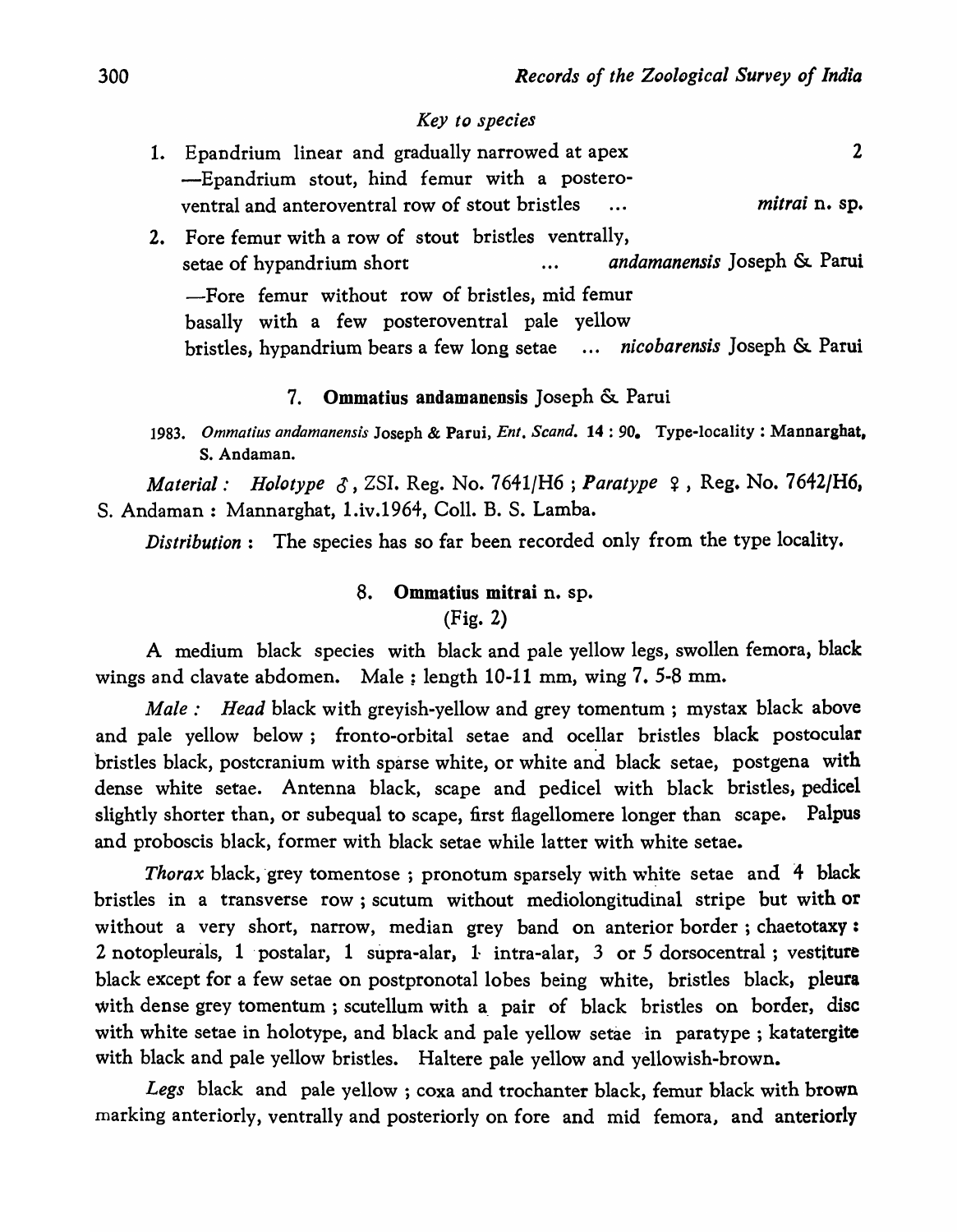on hind femur, in holotype brown marking not so distinct, tibia pale yellow with black apex, mid tibia or both fore and mid tibiae anterodorsally also black, tarsus black with basitarsus black and pale yellow, vestiture black and pale yellow, bristles black, hind femur with a posteroventral row of short bristles and an anteroventral row of about 4 similar bristles.

*Wing* black but gradually becoming lighter posteriorly, and posterolaterally almost hyaline.

*Abdomen* black, tergum 1 posterolaterally with pale yellow bristles, vestiture black and pale yellow. Male genitalia (Fig. 2) black with black, and a few pale yellow setae.

*Female:* Unknown.

*Holotype 3*, Reg. No. 7614/H6, Little Andaman, Hut Bay, Government School, 23.i.1988, Coll. A. N. T. Joseph and Party. *Paratype*  $\delta$ , Reg. No. 7615/H6, Little Andaman: Ramakrishnapuram, 19.i.1988, ColI. A. N. T Joseph and Party.

It is generally similar to *Ommatius pseudodravidicus* Joseph and Parui (1983) differing from which in the comparatively stout built, darker colouration, swollen hind femur, black abdomen and in the shape of male genitalia. It is named in honour of our colleague Sri Bulganin Mitra, who helped us in our Andaman survey of robberflies.

# 9. Ommatius nicobarensis Joseph & Parui

1983. *Ommatius nicobarensis* Joseph & Parui, *Ent. Scand.* **14** : 91. Type-locality: Compbell Bay, Great Nicobar.

*Material:* 23, 19, South Andaman: Port Blair: Corbyn's Cove Beach,  $14.1.1988$ ;  $1\delta$ , Little Andaman: Ramakrishnapuram, 20.i.1988;  $1\delta$ , 1  $\epsilon$ , Little Andaman: Hut Bay, 21.i.1988;  $4 \delta$ , 11  $\epsilon$ , Hut Bay, 22.i.1988; 2 $\epsilon$ , Hut Bay: Government School compound, 23.i.1988; 3  $\varphi$ , Hut Bay, 27.i.1988; 3  $\delta$ , 2  $\varphi$ , Harmendar Bay, 28.i.1988;  $1 \delta$ , 42, Vivekanandapuram, 29.i.1988, all Coll. A. N. T. Joseph.

*Distribution:* So far the species has been recorded only from Nicobar. It is recorded here for the first time from Andaman.

# Genus Astochia Becker

1913. Astochia Becker, Ann. Mus. Zool. Acad. St. Petersbourg, 17: 538. Type-species: Astochia *metatarsata* Becker; monotypic.

# 10. Astochia shishodiai n. sp.

# (Fig. 3)

A medium black species with grey tomentum, black and pale yellow legs, in male fore tarsus bearing spatulate bristles, and distally infuscated wings. Male: length 12-20 mm, wing 10-12 mm; female: 17-20 mm, wing 11-13 mm.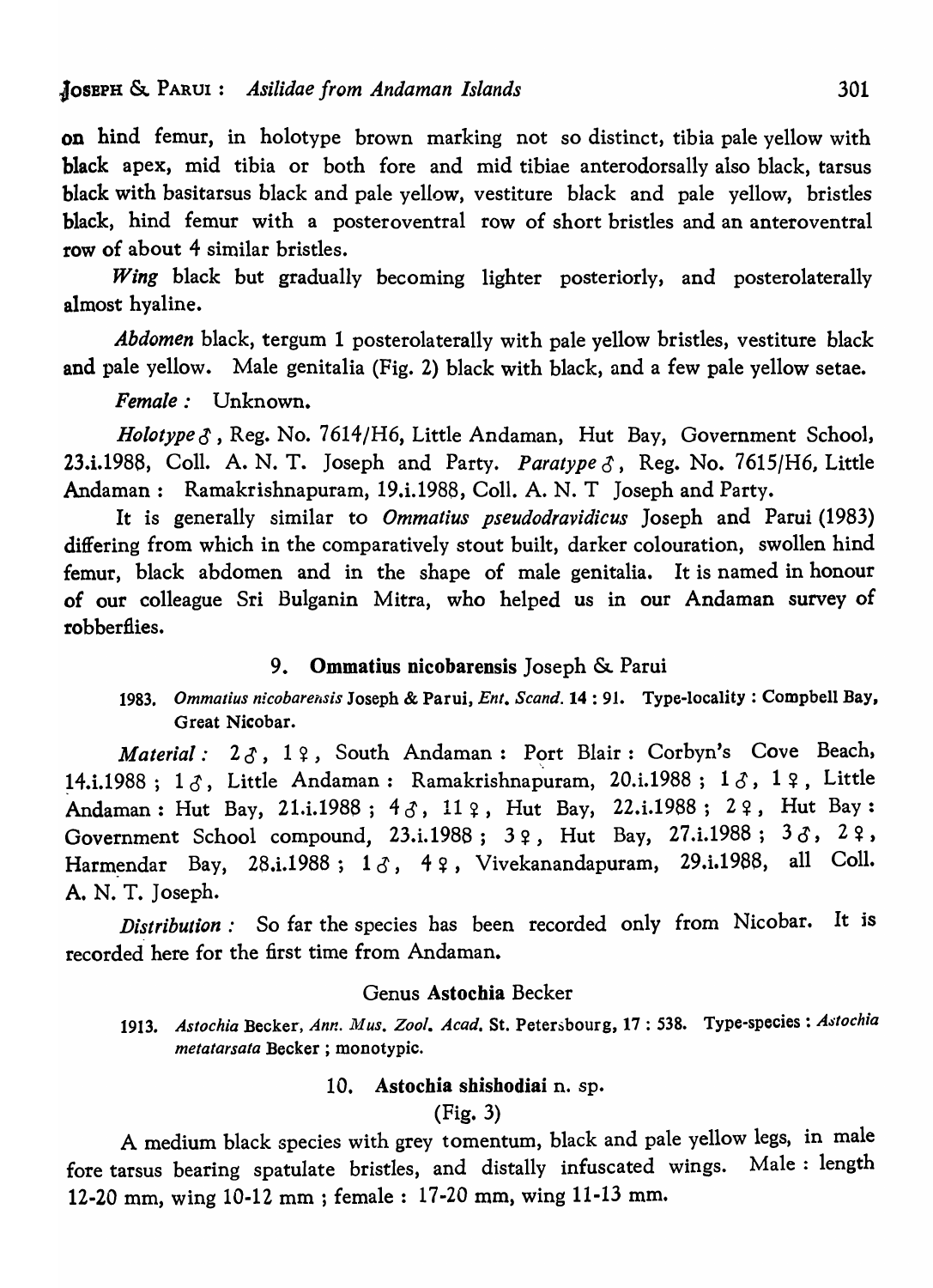*Male*: *Head* broader than thorax, black, grey and greyish-yellow tomentose; mystax black with a few white bristles below, fronto-orbital setae and ocellar bristlea black, postcranium with black setae above and white setae below, postocular bristles black, postgena with dense white setae. Antenna black, scape and pedicel with black bristles, pedicel about three-fourths length of scape, first flagellomere subequal to the combined length of scape and pedicel, style much longer than first flagellomere. Palpus and proboscis black with white setae.

*Thorax* black, grey tomentose ; pronotum with white setae and a pair of black bristles ; scutum with a broad mediolongitudinal black stripe extending from anterior border to middle of transverse suture and hind border, the stripe faintly divided by a narrow grey stripe, submedially with three black spots in a longitudinal row: chaetotaxy: 2-3 notopleurals, 3 postalars, 1 supra-alar, 1 intra-alar, in some examples a few bristly setae present in a dorsocentral row posteriorly; vestiture black except for setae on postpronotal lobes being pale yellow; scutellar disc with dense, long, black setae, border with 4-6 black bristles; pleura grey tomentose. Haltere light brown to brown.

*Legs* black and pale yellow to yellowish brown, coxa, trochanter and tarsus black, fore femur black with a pale yellow to yellowish-brown marking ventrally and laterally slightly beyond middle, on mid femur pale yellow to yellowish-brown more extensive, hind femur black, tibia pale yellow to yellowish-brown with black apex, hind tibia wholly black; fore tarsus with 2 or more spatulate bristles, hind femur posteriorly bearing dense pale yellow bristles or bristly setae and below to it with elongate pale yellow setae, ventrally at apex with dense, short, black, spiny setae, hind tibia basally with a pair of black incurved bristles posteriorly, vestiture black and white to pale yellow, bristles black.

*Wings* infuscated distally which extends into fifth posterior cell.

*Abdomen* black, each tergum with a transverse band of faint grey tomentum posteriorly, sides of tergum  $1$  with a few black bristles amidst long pale yellow setae, tergum 2 laterally with long black, or black and pale yellow, setae, vestiture on tergum 1 pale yellow and black to varying extent, while on rest black. Male genitalia (Fig. 3) black with black setae.

*Female:* Similar but with the following differences: pronotum without black bristles; pale yellow to yellowish-brown more extensive on legs so much so hind femur and tibia pale yellow to yellowish-brown with black apex, hind femur without pale yellow bristly setae, elongate setae and short spiny setae, hind tibia devoid of basal bristles; pale yellow setae comparatively more extensive on abdomen and in some examples present on tergum 4 also. Female genitalia black, becoming slender from segments 6-9, the last segment short and laterally compressed.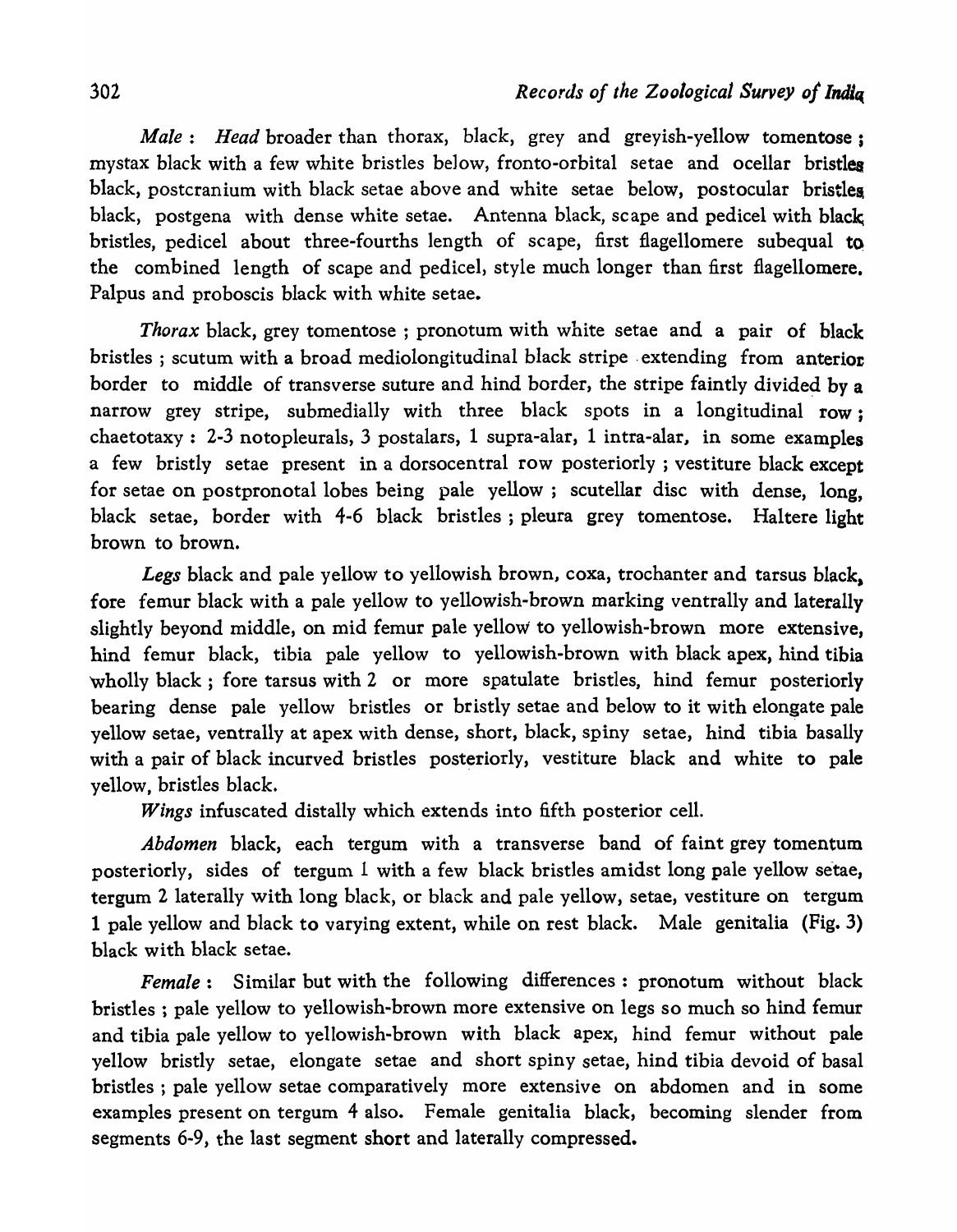*Holotype* 0, Reg. No. 7623/H6, S. Andaman, South Point, 24.i.1988, CoIl. A. N. T. Joseph and Party. *Paratypes*  $63, 99$ , Reg. No. 7624/H6 to 7638/H6, Little Andaman, Netaji Nagar, 17.i.1988, Coll. A. N. T. Joseph and Party; 13, 12, Reg. No. 7639/H6 and *7640/H6,* rest of details as in holotype.

It is the first time species with striking spatulate bristles on front tarsus has been observed in *Astochia* from Andaman. *Astochia shishodiai* n. sp. can be separated from all the other known regional species by this together with the narrow epandrium.

#### Genus Heligmoneura Bigot

#### *Key to species*

| 1. Epandrium with profuse long bristles, mystax black |  |          |                             |
|-------------------------------------------------------|--|----------|-----------------------------|
| above and pale yellow below                           |  | $\cdots$ | andamanensis Joseph & Parui |
| -Epandrium without bristles, mystax white with        |  |          |                             |
| a few black bristles above                            |  | $\cdots$ | mehtai n. sp.               |

# 11. Heligmoneura andamanensis Joseph & Parui

1980. *Heligmoneura andamanensis* Joseph & Parui, *Ent. Scand.* 11 : 284. Type-locality: South Andaman.

*Material*: 13,52, Little Andaman: Ramakrishnapuram, 19.i.1988;63,32, 20.i.1988, rest of data as in preceding;  $1 \delta$ , Little Andaman: Hut Bay, 21.i.1988;  $5\delta$ , Hut Bay: Government School Compound, 23.i.1988; 8 $\delta$ , 6 $\gamma$ , Vivekanandapuram, 29.i.1988 ; all ColI. A. N. T. Joseph.

*Distribution:* The species has so far been recorded only from Andaman.

# 12. Heligmoneura mehtai n. sp.

(Fig. 4)

A large black species with high facial tubercle, mystax white with a few black bristles above, yellowish-brown legs, abdomen bearing golden yellow setae and bristles, epandrium with cleft. Male: length 21 mm, wing  $16-17$  mm; female: length 23 mm, wing 18 mm.

*Male: Head* broader than thorax, black with pale yellow face, tomentum white and greyish-yellow, facial tubercle high and extending to the antennal base, mystax with a few black bristles above; fronto-orbital bristles golden yellow and black above, 'ocellar bristles black, postcranium with white to pale yellow and black setae. Antenna! scape and pedicel yellowish-brown with black bristles, remainder black, scape long,

<sup>1858.</sup> Heligmoneura Bigot, in Thomson, Arch. Ent. 2: 356. Type-species: *Heligmoneura modesta* Bigot, 1858 : 356 ; monotypic.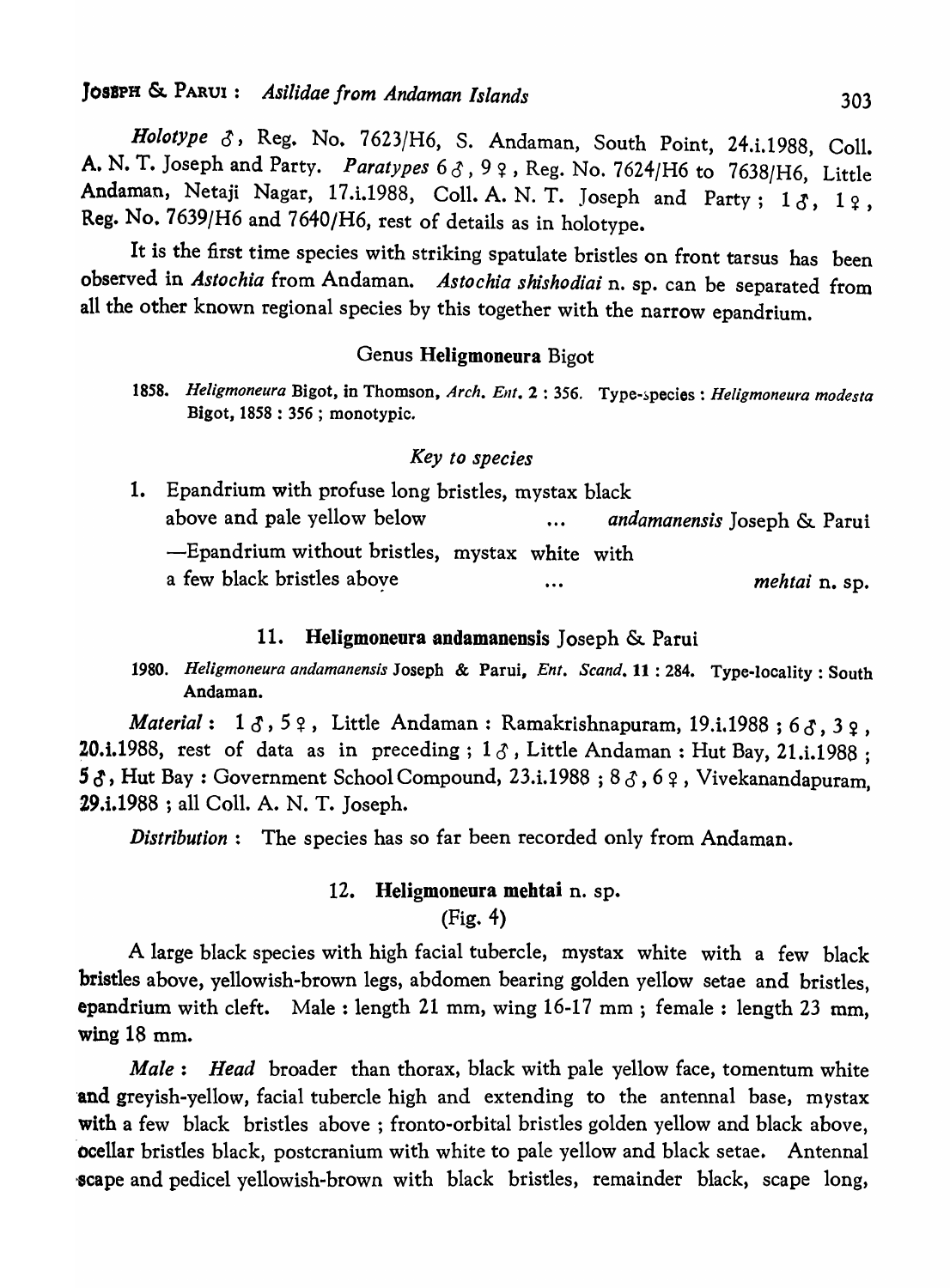pedicel short, less than half of scape and slightly shorter than first flagellomere, style long. Palpus and proboscis black, former with black and pale yellow setae while latter with wholly pale yellow setae.





Figs. 4-5. 4. *Heligmoneura mehtai* n. sp., lateral view of male genitalia. *5. Promachus pseudo contractus* n. sp., lateral view of male genitalia.

*Thorax* black, greyish-yellow and grey tomentose; pronotum with yellow and black setae and with a median transverse row of black bristles; scutum with a broad mediolongitudinal black stripe extending from anterior border to well beyond transverse suture, the stripe divided by a grey stripe, submedially with the ususaI three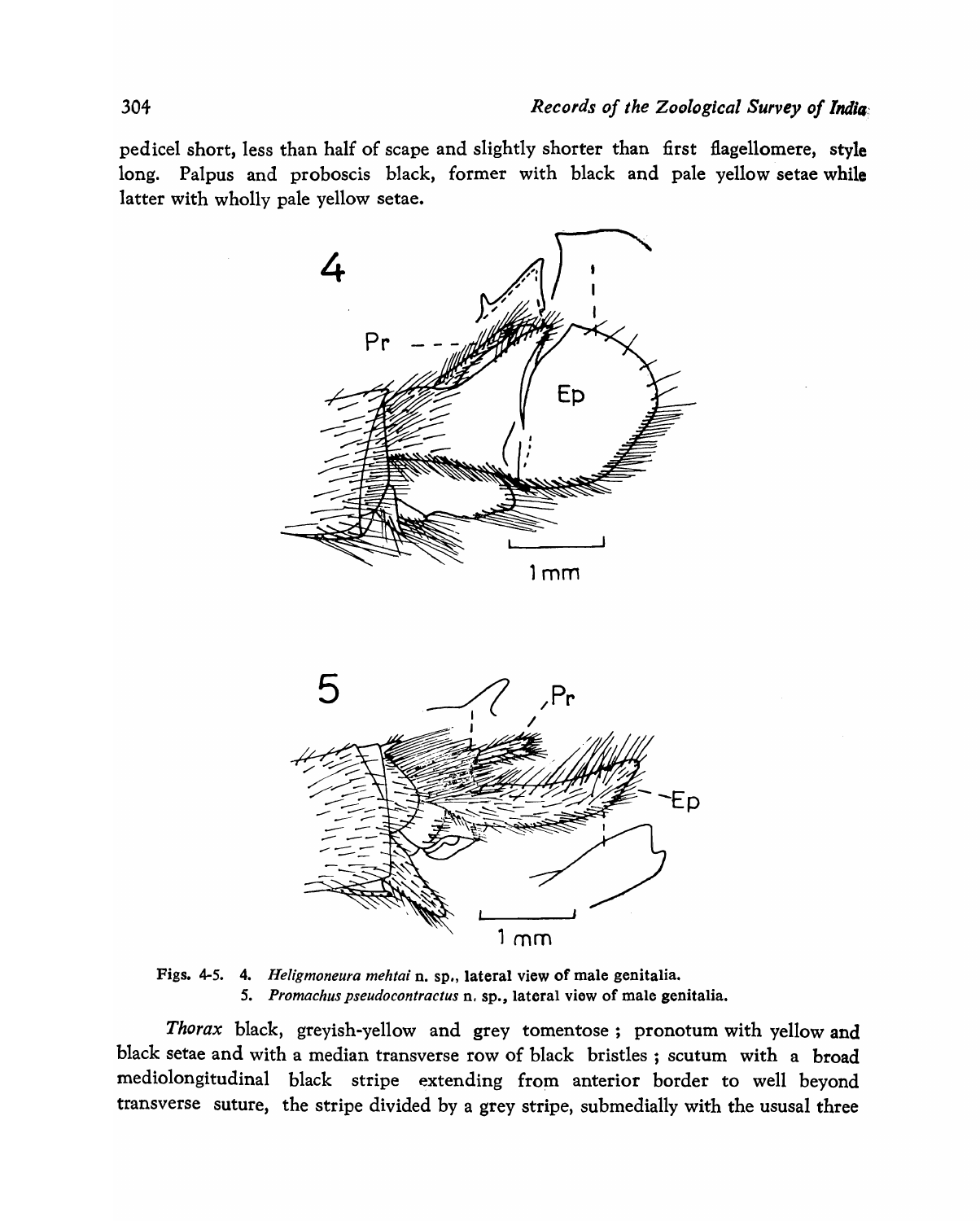black spots in longitudinal row; chaetotaxy: 2 notopleurals, 2-3 postalars, 3 supraalars, 2-4 dorsocentrals ; bristles black, vestiture black but for a few pale yellow setae both anterolaterally and posterolaterally; scutellar disc with black setae but a few laterally pale yellow, hind border with a pair of black bristles. Haltere yellowish-brown with black marking on head.

*Legs* yellowish-brown with hind femur nearly brown, apex of femur black, distal tarsal segments also black, vestiture black and pale yellow, bristles black.

*Wing* light brown with apex dark brown, medially and anteriorly almost hyaline.

*Abdomen* black, each tergum on hind border narrowly golden yellow, vestiture golden yellow, terga 1 and 2 with lateral, long, golden yellow setae some of which form bristles, succeeding terga laterally with 2 or more golden yellow bristles which gradually decrease in size on posterior terga. Male genitalia (Fig. 4) shining black with black setae, epandrium with deep incision.

*Female*: Similar but with the following differences: comparatively darker, mystax with black bristles predominant; fronto-orbital bristles wholly black; abdomen with tergum 1 laterally bears black bristles, vestiture black and golden yellow, the latter predominant. Genitalia black, tergum 8 and sternum 8 well developed and cover the succeeding tergum and sternum, proctiger black with black and pale yellow 8etae.

*Holotype*   $\delta$ , Reg. No. 7620/H6, S. Andaman, South Point, 24.i.1988, Coll. A.N.T. Joseph and Party. *Paratypes*: 1  $\varphi$ , Reg. No. 7621/H6, rest of data as in holotype;  $1 \delta$ , Reg. No. 7622/H6, Little Andaman, 4 Kms from Hut Bay, 21.i.1988, CoIl. A.N.T. Joseph and party.

It is the fourth species under *Oligoschema* group (which is characterised by high facial tubercle and shape of epandrium) from India, the other three being *Heligmoneura andamanensis* Joseph & Parui (1980), H. *bigoti* Joseph & Parui (1984a) and H. *assamensis*  Joseph & Parui (1987). Of these H. *mehtai* n. sp. is closely allied to *H. andamanensis*  Joseph & Parui, from which it can be recognised by the stout built, and in the shape of epandrium. Besides, epandrium is devoid of elongate, dense bristles in the former. It is named in honour of our colleague Dr H. S. Mehta, for various facilities extended to us during our survey of Andaman.

## Genus Philodicus Loew

*1848. Phi/adieus* Loew, *Linn. Ent.* 3 : 391. Type-species: *Asilus javanus* Wiedemann, 1819: 4 ; original designation.

### 13. Philodicus ceylanicus (Schiner)

*1868. Phi/odieus ceylanieus* Schiner, in *Reise der Osterriehisehen Fregatle Novara,* Dipt.: 179, Type-locality: Sri Lanka. *Phi/odieus eey/anieus* : Joseph & Parui, *Oriental Ins,* 17 : 361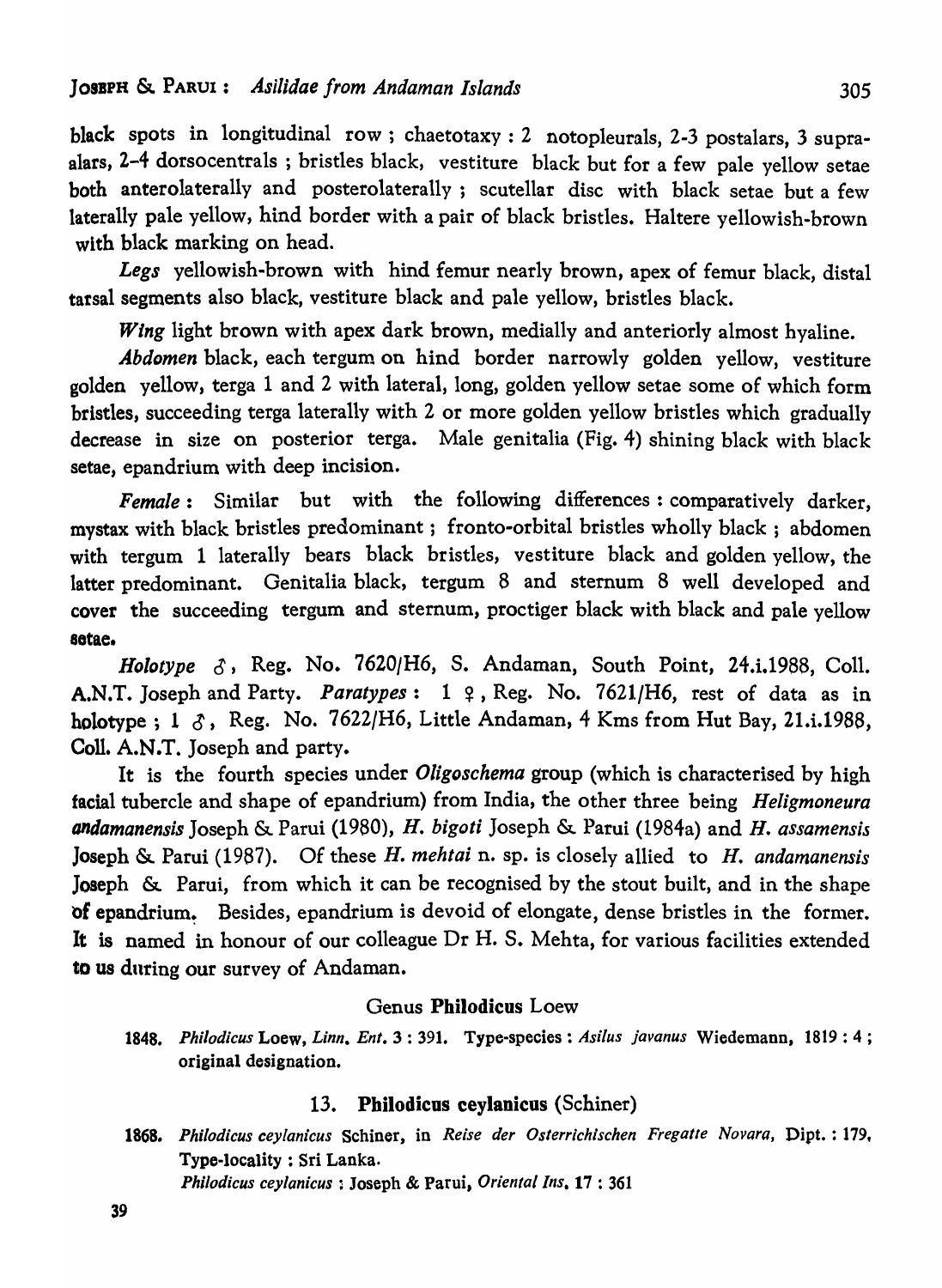*Material: 27 &,* South Andaman: Port Blair: Corbyn's Cove Beach. 1.ii.1988, ColI. A.N .T. Joseph.

*Distribution:* In India it has been recorded from Andaman, Kerala, Pondicherry, Tamil Nadu and West Bengal.

*Diagnosis:* It is closely allied to *Phi/odicus chinensis* Schiner but differs from it by the presence of only two weak setae on the border of scutellum and small size.

# Genus Promachus Loew

#### *Key to species*

|    | 1. Legs wholly black, abdomen with yellow setae,<br>male genitalia with a tuft of white setae<br>$\ddotsc$                                            | nicobarensis Schiner     |
|----|-------------------------------------------------------------------------------------------------------------------------------------------------------|--------------------------|
|    | -Legs not wholly black, male genitalia without a<br>tuft of white setae                                                                               |                          |
| 2. | Fore and mid femora yellowish-brown with black<br>dorsally and anteriorly, vestiture of legs black and<br>white and that of abdomen black<br>$\cdots$ | pseudocontractus n. sp.  |
|    | -Fore and mid femora reddish with black apex,<br>pubescence of legs and vestiture on abdomen                                                          |                          |
|    | mainly white<br>                                                                                                                                      | <i>apivorus</i> (Walker) |

## 14. Promachus apivorus (Walker)

*1860. Trupanea apivorus* Walker, *Trans. ent. Soc. Lond.* 5 : 282. Type-locality: Burma. *1975. Promachus apivorus* : Oldroyd, *A Catalog of Diptera of the Oriental Region,* 2 : 152.

*Material:* Recorded from literature.

*Distribution:* The species was described from Burma. Later it was recorded from Thailand and India. In India it has been recorded only from Andaman Island.

## 15. Promachus nicobarensis Schiner

1868. Promachus nicobarensis Schiner, in *Reise der Osterreichischen Fregatte Novara, Dipt.*: 177. Type-locality: Kar Nicobar, Nicobar Islands.

*1983. Promachus nlcobarensis* : Joseph & Parui, *Oriental Ins.* 17 : 368.

*Material:* 3  $\delta$ , S. Andaman: South Point, 24. i. 1988, Coll. A.N.T. Joseph.

*Distribution:* This is the second record of the species and the first from Andaman.

<sup>1848.</sup> Promachus Loew, Linn. Ent. 3:390. Asilus maculatus Fabricius; designated by Coquillett (1910 : 595).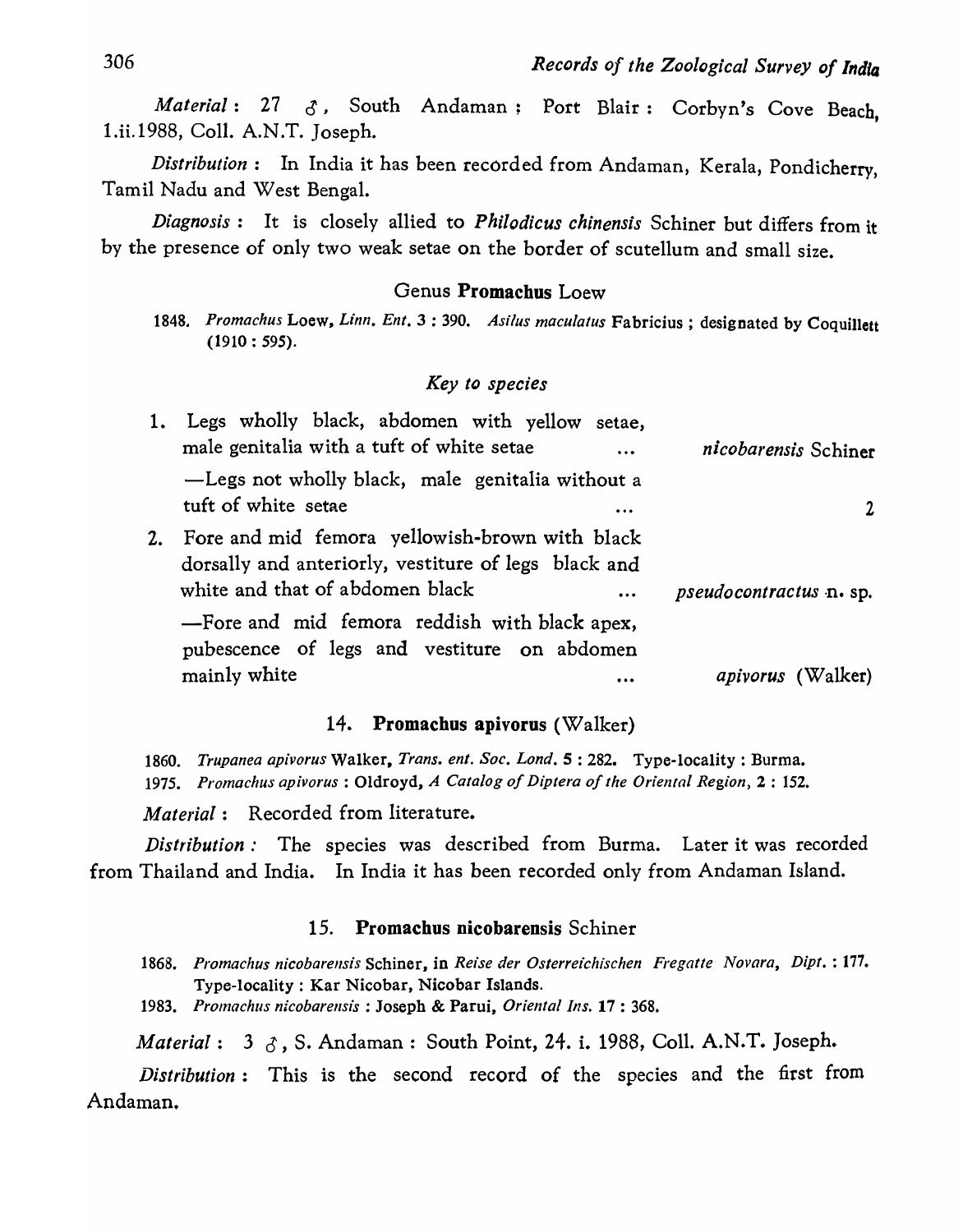#### 16. Promachus pseudocontractus n. sp.

# (Fig. 5)

A rather large black species with greyish-yellow and grey tomentum, black and yellowish-brown legs, and light brown wings with a grey streak in the first submarginal cell. Male: length  $20-23$  mm, wing  $13-16$  mm.

*Males: Head* as broad as thorax with dense greyish-yellow or grey tomentum; mystax pale yellow, fronto-orbital bristles pale yellow and black, postcranium with white and pale yellow setae, postocular bristles black above and pale yellow below, postgena with dense, white setae. Antenna black, setae on scape, and pedicel black, pedicel slightly longer than half of scape, first flagellomere a little shorter than scape, style elongate. Palpus and proboscis black with black and pale yellow setae.

*Thorax* black, tomentum sparse ; pronotum with pale yellow and white setae whose extent variable, medially with a transverse row of eight black bristles; scutum with a broad mediolongitudinal blaok stripe extending slightly beyond transverse suture to midway between transverse suture and hind border, which is divided by a rather broad, median stripe, submedially with the usual three black spots in a row; chaetotaxy: 2 notopleurals, 2 postalans, 2 supra-alars, 4 dorsocentrals of which 1 in some examples weakly developed; bristles black, vestiture black but for a few pale yellow setae both anterolaterally and posterolaterally; scutellar disc with pale yellow setae, a few of which medially black, hind bordet with two rows or exceptionally with three rows of varying number of black bristles. Haltere pale yellow to dark brown with the stalk comparatively lighter coloured.

*Legs* black and yellowish-brown; fore and mid femora black dorsally and anteriorly while the rest yellowish-brown, hind femur black with yellowish-brown dorsally on basal ha1f, the extent of colouration quite variable; tibia yellowish-brown with black basally and distally, the black area gradually extends from fore to hind tibia; tarsus black; vestiture black and white with the white setae comparatively dense and long on hind femur, bristles black, mid and hind femora with anteroventral row of black bristles.

Wing light brown with a grey streak in the first submarginal cell.

*Abdomen* black with hind border of tergum grey, sides of tergum 1 with pale yellow setae and bristles, in some cases one or more bristles black, tergum 2 laterally with rather long, pale yellow setae, succeeding terga laterally with short, pale yellow setae, vestiture black. Male genitalia (Fig. 5) shining black with a dorsal tuft of white setae, sternum 8 rather well developed.

*Female:* Unknown.

*Holotype 3*, Reg. No. 7608/H6, S. Andaman : South Point, 24. i. 1988, Coll. A. N. T. Joseph & Party. *Paratypes*:  $3 \delta$ , Reg. No. 7609/H6 to 7611/H6, rest of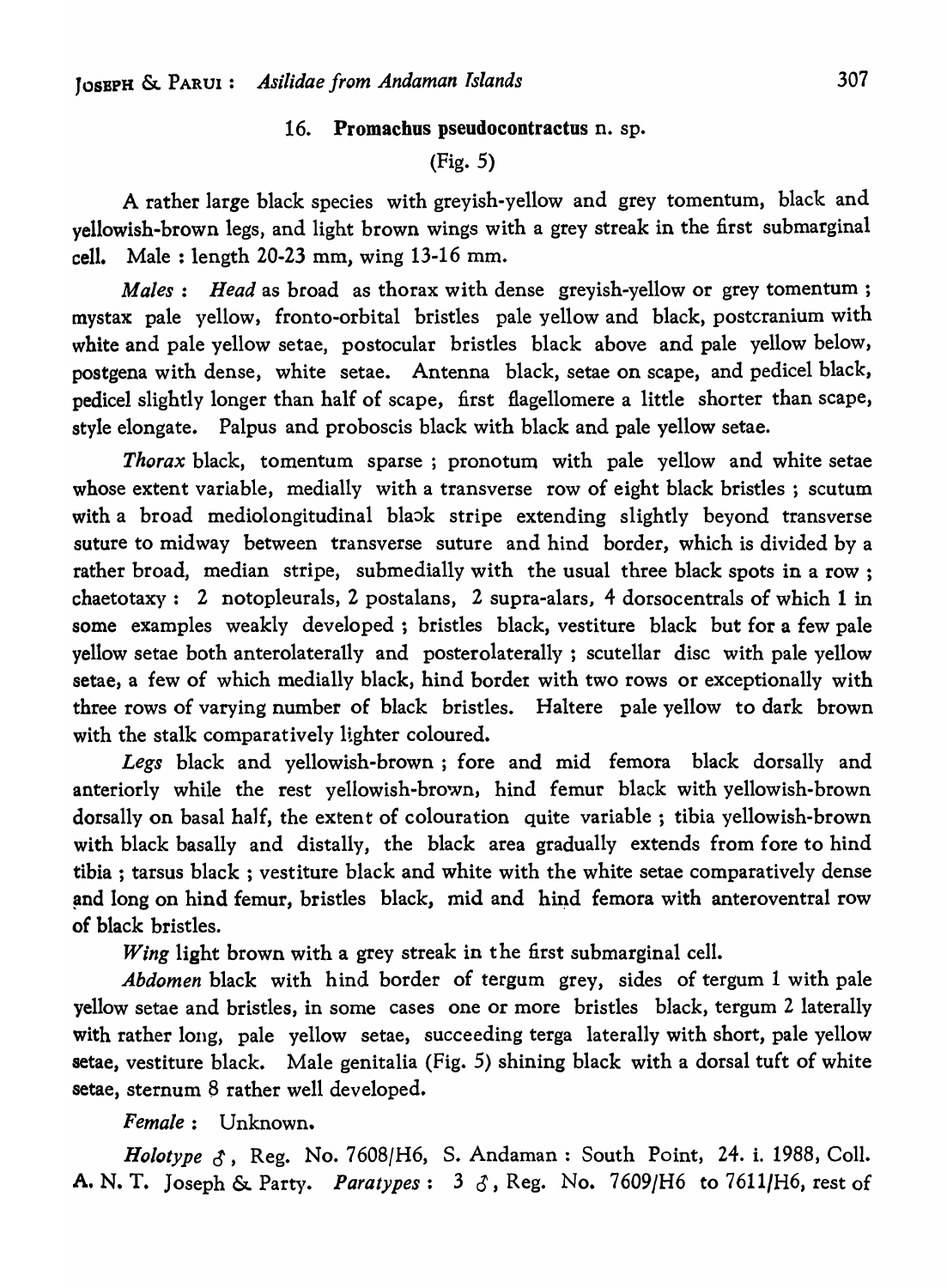data as in holotype; 2  $\delta$ , Reg. No. 7612/H6, to 7613/H6, Little Andaman: Netaji Nagar, 17, i. 1988, Coll. A. N. T. Joseph & Party.



MAP 1. Andaman Islands, distribution of asiIids; 2, *Orthogonis andamanensis* Joseph & Parui ; *3, Stiehopogon inaequalis* (Loew); 4, S. *oldroydi* n. sp.; 6, *Cophinopoda ehinensis* (Fabricius) ; *7, Ommatills andamanensis* Joseph & Parui ; 9, *O. nieobarensis* Joseph & Parui ; 10, *Astochia shishcdiai* n. sp.; 12, *Heligmoneura mehtai* n. sp.; 13, *Phi/odieus ceylanicus* Schiner ; 15, *Promaehus nicobarensis*  Schiner ; 16, *P. pseudoeontractus* n. sp.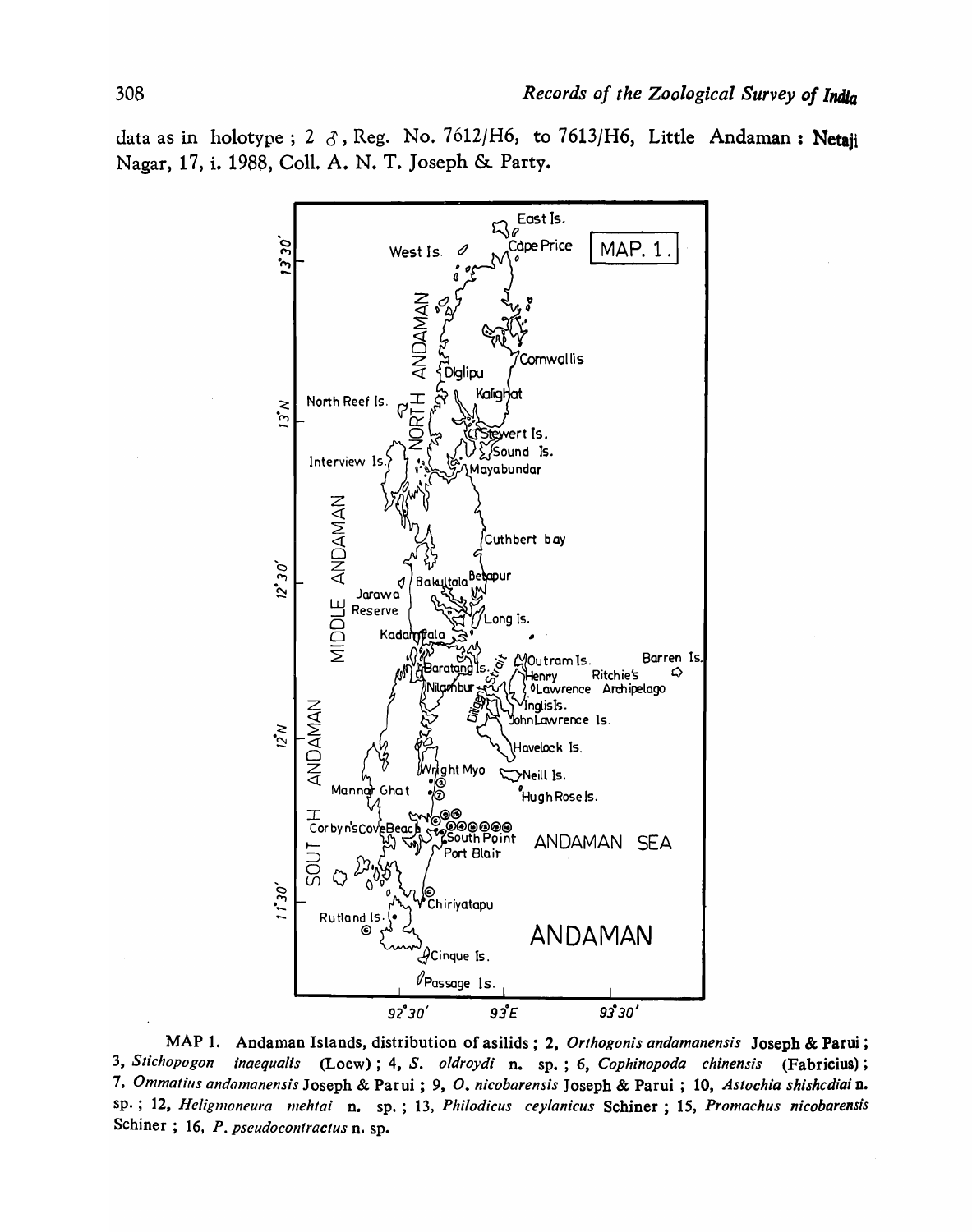*Promachus pseudocontractus* n. sp. is similar to *Promachus contractus* (Walker) (1851) from which it differs in the large size, first sub-marginal cell with a grey streak and in the differences in the shape of male genitalia, especially epandrium.



MAP 2. Little Andaman, distribution of asilids: 1, *Laxenecera albibarbis* Macquart; \_. *Stichopogon oldroydi* D. sp.·; *'5, S. tomentosus* Oldroyd; 8, *Omma/ius milra;* n. sp.; 9, O. *nicobarensis*  'Joseph &'Parui; 10, *Astochia shishodiai* n. sp. ; 11, *Heligmoneura andamanensis* Joseph & Parui; 12, *H. mehtai* D. sp. ; 16, *Promachus pseudocontractus* n. sp.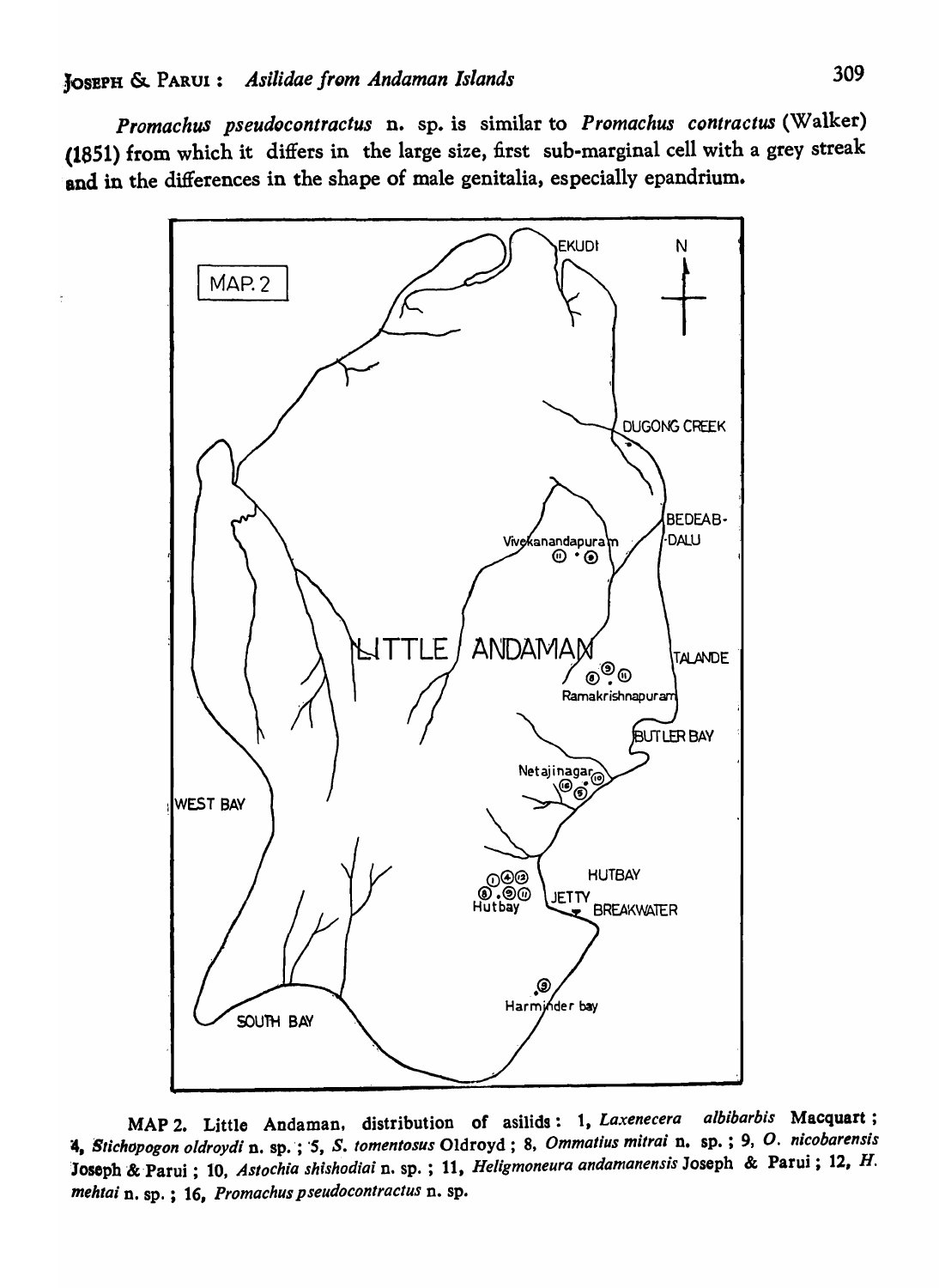### **DISCUSSION**

Until this study, asilid fauna of Andaman was known by 5 species of 5 genera: *Orthogonis andamanensis* Joseph & Parui, *Ommatius andamanensis* Joseph & Patui, *Heligmoneura andamanensis* Joseph & Parui, *Philodicus ceylanicus* Schiner and *Promachus apivorus* (Walker). Consequent to our survey the species has increased to 16 numbers. Of these 6 are new records, *viz., Laxenecera albibarbis* Macquart.. *Stichopogon inaequalis* (Loew), *S. tomentosus* Oldroyd, *Cophinopoda chinensis* (Fabricius), *Ommatius nicobarensis* Joseph & Parui and *Promachus nicobarensis* Schiner\*; and 5 are new species, *Stichopogon oldroydi, Ommatius mitrai) Astochia shishodiai, Heligmoneura mehtal*  and *Promachus pseudocontractus.* 

Of these 16 species known from Andaman only 2 species, *Ommatius nicobarensis*  Joseph & Parui and *Promachus nicobarensis* Schiner, are also as well distributed in Nicobar. Undoubtedly other species known from Andaman are also distributed in Nicobar, and will be found when it is surveyed intensively. Incidently, 7 more species are reported from Nicobar: *Clinopogon nicobarensis* (Schiner), *Ommatiua frauenfeldi* Schiner, *o. nigra* (Schiner), *O. spathulatus* Doleschall, *Astochia longistylus*  Wiedemann, *Machimus nicobarensis* (Schiner) and *Promachus pseudomaculatus* Ricardo.

The 16 species of asilids from Andaman belong to 9 genera, of which the genera *Laxenecera* Macquart, *Stichopogon* Loew, *Cophinopoda* Hull and *Astochla*  Becker are recorded for the first time.

*Orthogonis andamanensis* Joseph & Parui, *Ommatius andamanensis* Joseph & Patui and *Heligmoneura andamanensis* Joseph & Patui are endemic to Andaman. Besides the 3 endemic species and the 5 new species, there are 8 species of which 6, *viz.,*  Laxenecera albibarbis Macquart, Stichopogon *inaequalis* (Loew), S. tomentosus Oldroyd. *Cophinopoda chinensis* (Fabricius)1 *Phi/odieus eeylanicus* Schiner and *Promaehus apivorus*  (Walker), are distributed in the Oriental region thus showing affinity mainly to this region.

#### **SUMMARY**

This paper deals with 16 species of asilids from Andaman, of which 5 species, viz., Stichopogon oldroydi, Ommatius mitrai, Astochia shishodiai, Heligmoneura-mehtai and *Promachus pseudocontractus*, are new, and 6 are new records. They belong to 9 genera, of which *Laxenecera* Macquart, *Stichopogon* Loew, *Cophinopoda* Hull and Astochia Becker are recorded for the first time. There are only 2 species, Ommatius *nicobarensis* Joseph & Parui and *Promachus nicobarensis* Schiner distributed both in

<sup>·</sup>Inadvertently omitted to include this species under the new records in the abstract of the paper submitted to the Second International Congress of Dipterology, Bratislava, Czechoslovakia, August 27-September 1, 1990.